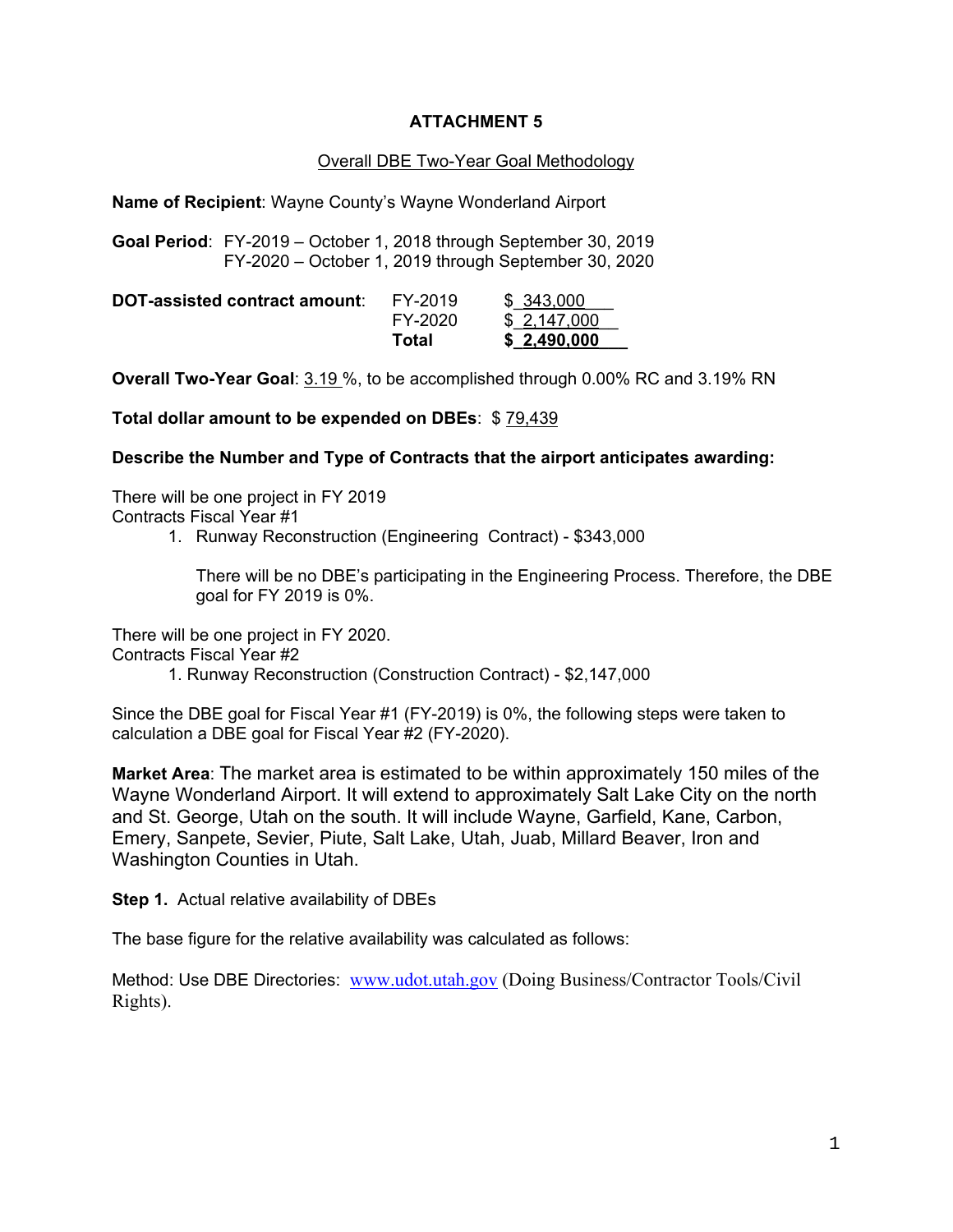## Unweighted Availability of DBE Firms:

| <b>NAICS</b> | <b>Type of Work</b>   | <b>Total DBE's</b> | <b>Total All Firms</b> |
|--------------|-----------------------|--------------------|------------------------|
| 237310       | Gen. Contractor       | 5                  | 14                     |
| 238910       | Excavation            | 6                  | 18                     |
| 484110       | Trucking              | 6                  | 26                     |
| 238910       | Drainage and Piping   | $\overline{2}$     | 9                      |
|              | <b>Structures</b>     |                    |                        |
| 237310       | Paving                | 3                  | 10                     |
| 237310       | Rotomilling           |                    |                        |
| 237310       | <b>Paint Striping</b> | $\overline{2}$     | 4                      |
| <b>Total</b> |                       | 24                 | 82                     |

The data source or demonstrable evidence used to derive the numerator was: 24

The data source or demonstrable evidence used to derive the denominator was: 82

Dividing the total number of DBEs by the total number of All Firms gives a base DBE availability figure for the contract. This was used to provide the basis for the Fiscal Year #2 (FY-2020) goal. The base goal projection is as follows:

• Fiscal Year  $#2 - 29.3%$ 

Weighted Availability of DBE firms:

## Fiscal Year #2

For FY-2020, award of the following is anticipated:

| <b>Contract Name</b>     | <b>Trade Description</b>                 | <b>NAICS Description</b>                                      | <b>NAICS</b> | Trade $(\$)$ | Census | <b>Directory</b> | DBE (%)   | DBE(S)<br>$(= Trace \$ x<br>DBE %) |
|--------------------------|------------------------------------------|---------------------------------------------------------------|--------------|--------------|--------|------------------|-----------|------------------------------------|
| Runway<br>Reconstruction | General<br>Contractor                    | Highway, Street,<br>and Bridge<br>Construction                | 237310       | \$733,762    | 14     | 5                | 35%       | \$256,816                          |
|                          | Excavation                               | <b>Site Preparation</b>                                       | 238910       | \$157,200    | 18     | 6                | 33%       | \$51,876                           |
|                          | <b>Trucking</b>                          | <b>Bulk Mail Truck</b><br>Transportation,<br>Contract, Local. | 484110       | \$58,368     | 26     | 6                | 23%       | \$13,425                           |
|                          | Drainage and<br><b>Piping Structures</b> | <b>Site Preparation</b>                                       | 238910       | \$31,500     | 9      | 2                | 22%       | \$6,930                            |
|                          | Paving                                   | Highway, Street,<br>and Bridge<br>Construction                | 237310       | \$855,360    | 10     | 3                | 30%       | \$256,608                          |
|                          | Rotomilling                              | Highway, Street,<br>and Bridge<br>Construction                | 237310       | \$118,750    | 1      | 0                | 0%        | \$0                                |
|                          | <b>Paint Striping</b>                    | Highway, Street,<br>and Bridge<br>Construction                | 237310       | \$3,100      | 4      | $\overline{2}$   | 50%       | \$1,550                            |
| <b>Total Contract</b>    |                                          |                                                               | \$1,958,040  |              |        |                  | \$587,205 |                                    |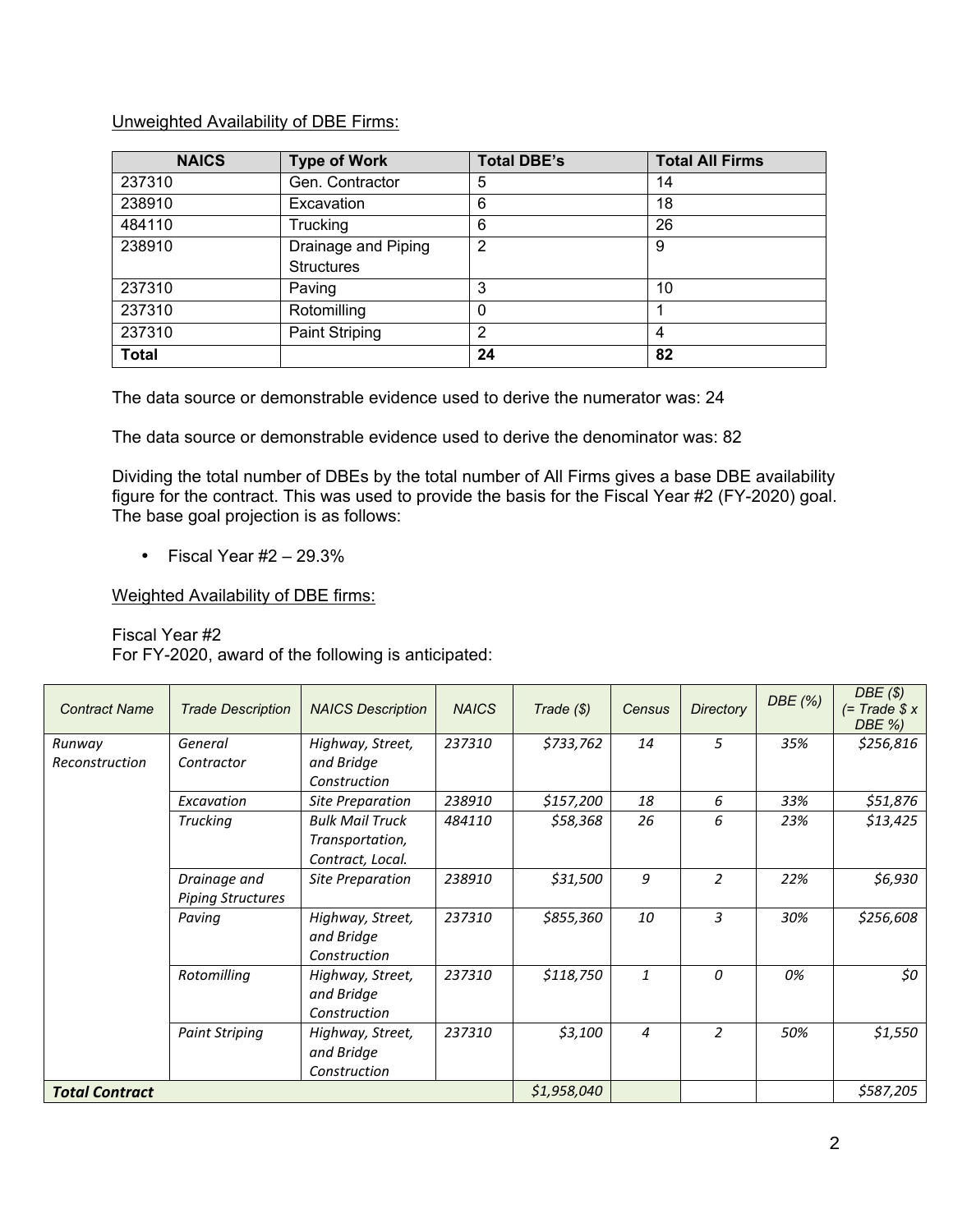The base goal projection after weighting is as follows:

- Total Weighted DBE Availability: \$587,205
- Total for All Trades: \$1,958,040

Dividing the weighted DBE totals by the total estimate for all trades gives a base DBE availability figure for the Fiscal Year #2 (FY-2020) goal period. This figure is expressed as a percentage and serves as the basis for the Fiscal Year #2 goal.

• Fiscal Year  $#2 - 30.0\%$ 

# **Step 2: Adjustments to Step 1 base figure**

After calculating a base figure of the relative availability of DBEs, evidence was examined to determine what adjustment to the base figure should be made based on the following factor:

1. Wayne County examined the historic overall DBE goals accomplished at the airport in recent years (4-12 years). Specifically, the annual "Report of DBE Goal Accomplishments", Form 4630, Uniform Report of DBE Awards or Commitments and Payments supplemented by contractual closeout information, and summarized below:

> Recipients Historic DBE Accomplishments for DOT-Assisted Contracts *(4-12 years analysis of similar or the same type of work)*

| <b>Fiscal Year</b> | Goal   | Accomplishments | Type of Work                |
|--------------------|--------|-----------------|-----------------------------|
| 2015               | 4.08 % | 1.74%           | Apron Expansion and         |
|                    |        |                 | New Hanger/Pilot's          |
|                    |        |                 | Lounge.                     |
| 2012               | 5.15%  | $0.00\%$        | Grading, Lighting &         |
|                    |        |                 | Fencing                     |
| 2007               | 8.00%  | $0.00\%$        | <b>Apron Reconstruction</b> |

There is little historic DBE information for the airport. There are several types of contractors and subcontractors that are available for this type of project. Based on the above stated information, the base figure should be adjusted. It is believed that only some of the DBE firms identified will be available to complete the work. Therefore it is estimated that only one in eight of the DBE firms will be available to complete this work and the base figure will be divided by 8 for this type of project.

- 29.3% base figure divided by  $8 = 3.66\%$  adjusted Fiscal Year #2 goal
- 30.0% base figure divided by  $8 = 3.75\%$  adjusted Fiscal Year #2 goal

The average of these two adjusted base figures listed above is 3.70%. Therefore, the DBE goal for Fiscal Year #2 (FY-2020) will be set at 3.70%. The DBE goal for each of the fiscal years and the overall two-year goal period as summarized as follows: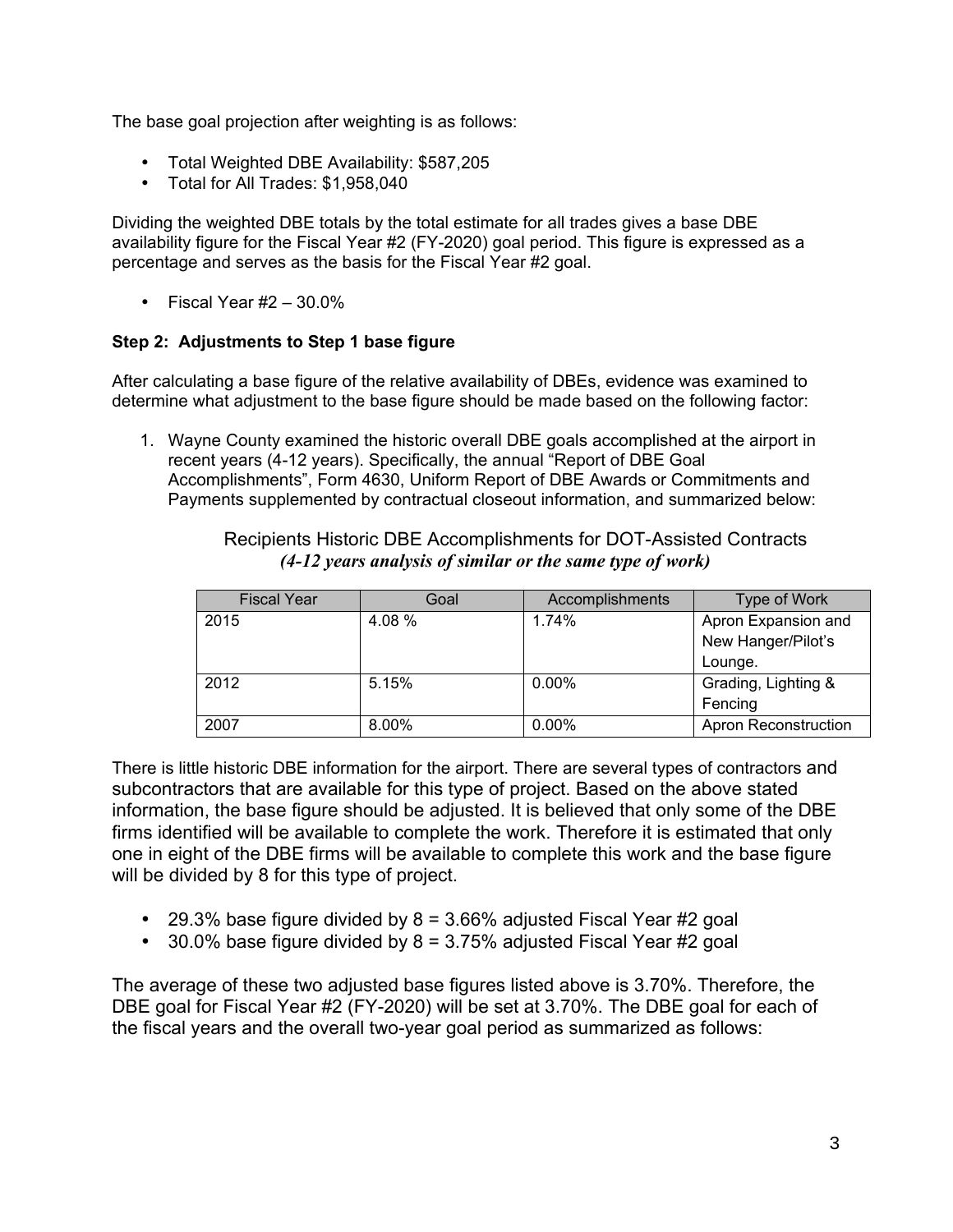| <b>Fiscal Year</b>  | DOT Amount  | DBE Goal | DBE Amount |
|---------------------|-------------|----------|------------|
| #1 – FY 2019        | \$343,000   | $0.00\%$ | \$0        |
| #2 – FY 2020        | \$2.147.000 | 3.70%    | \$79.439   |
| Total (2019 & 2020) | \$2,490,000 | 3.19%    | \$79.439   |

Based on previous goals, Wayne County believes this adjusted goal accurately reflects DBE participation that can be achieved for the type(s) of work being awarded during this period. In addition, the previous contracts in 2007, 2012, and 2015 were much smaller contracts in comparison to the anticipated FY 2020 contract.

## **Breakout of Estimated "Race and Gender Neutral" (RN) and "Race and Gender Conscious" (RC) Participation**.

Wayne County will meet the maximum feasible portion of the overall goal by using RN means of facilitating DBE participation.

- 1. Arranging solicitations, times for the presentation of bids, quantities, specifications, and delivery schedules in ways that facilitates DBE, and other small businesses, participation;
- 2. Providing assistance in overcoming limitations such as inability to obtain bonding or financing;
- 3. Providing technical assistance and other services;
- 4. Carrying out information and communications programs on contracting procedures and specific contract opportunities;
- 5. Ensuring distribution of DBE directory, through print and electronic means, to the widest feasible universe of potential prime contractors;

Wayne County estimates that in meeting the established overall goal of 3.19%, it will obtain 0.00% from RN participation and 3.19% through RC measures.

This breakout is based on:

The Recipient does not have a history of very much DBE participation or over-achievement of goals to reference and expects to obtain its DBE participation through the use of DBE contract goals or a conscious effort to obtain DBE participation. Therefore, the entire goal of 3.19% is to be obtained through race-conscious participation.

Wayne County will adjust the estimated breakout of RN and RC DBE participation as needed to reflect actual DBE participation [*see §26.51(f)*] and track and report RN and RC participation separately. For reporting purposes, RN DBE participation includes, but is not necessarily limited to the following: DBE participation through a prime contract obtained through customary competitive procurement procedures; DBE participation through a subcontract on a prime contract that does not carry a DBE goal, DBE participation on a prime contract exceeding a contract goal, and DBE participation through a subcontract from a prime contractor that did not consider a firm's DBE status in making the award.